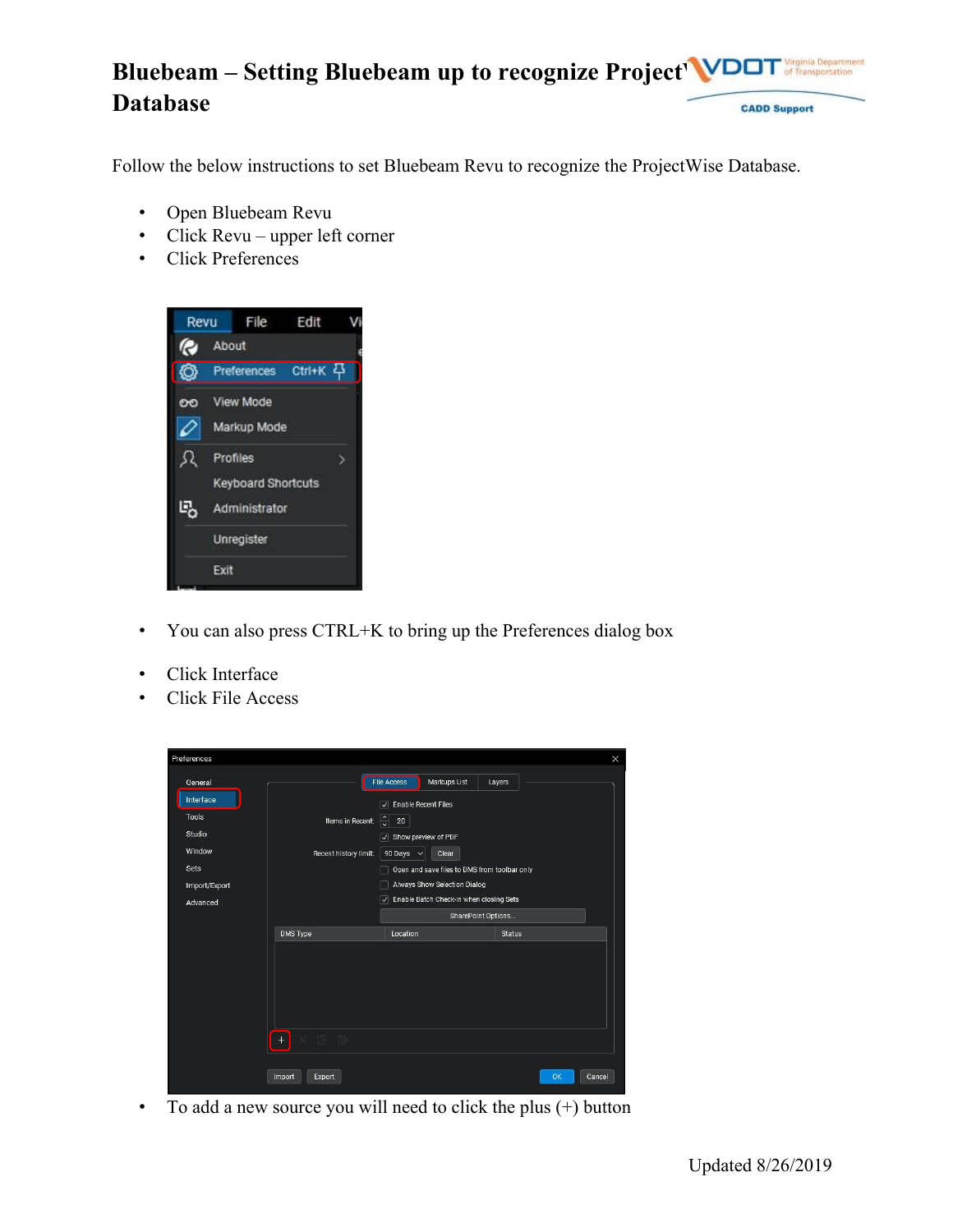### **Bluebeam – Setting Bluebeam up to recognize Project WD** Virginia Department<br>of Transportation **Database CADD Support**

- This will open the Add Document Management System dialog box
- Your Type will always be ProjectWise V10
- Checkout on Open should always be checked
- Click Load

| Type:       | ProjectWise V10                  | $\check{ }$ | Load   |
|-------------|----------------------------------|-------------|--------|
| DataSource: |                                  |             |        |
| Login Name: |                                  |             |        |
| Password:   |                                  |             |        |
|             | Checkout on Open                 |             |        |
|             | Checkout on Open from Hyperlinks |             |        |
|             |                                  |             |        |
|             | ЮK                               |             | Cancel |

- Select the arrow next to Datasource this will populate your Datasource options  $\circ$ Select your District Caching Server or Central Office Datasource – this depends on your location
- Select OK to accept Datasource
- Select OK

| Type:       | ProjectWise V10                              |
|-------------|----------------------------------------------|
| DataSource: | WAP04113.cov.virginia.gov.PW<br>$\checkmark$ |
| Login Name: |                                              |
| Password:   |                                              |
|             | Checkout on Open                             |
|             | Checkout on Open from Hyperlinks             |
|             |                                              |
|             | OK<br>Cancel                                 |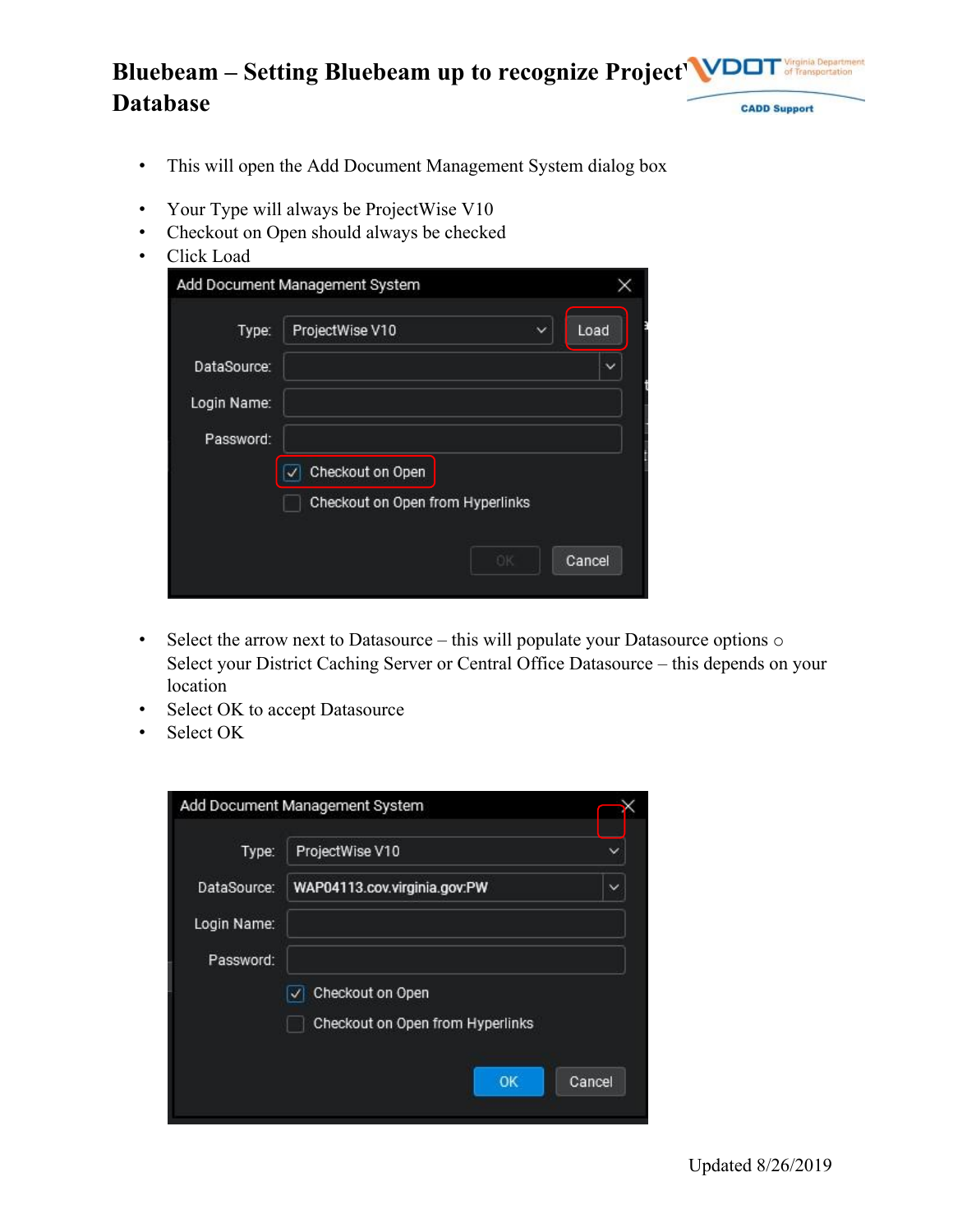## **Bluebeam – Setting Bluebeam up to recognize Project WDOT Database CADD Support**

# Opening a ProjectWise Document in Bluebeam

- Open Bluebeam Revu
- Click File
- Click Open
- ProjectWise should login using your Windows creditials if it does not then your username will be COV\networkID and your password will be your network login password
- You should now see the ProjectWise Datasource
- Navigate to the PDF that you want to open or view
- Check the box in the lower left corner if you want to view the document as read-only

|                                        | VDOT ProjectWise / cov\scott.speight |                                                                                                   |              | $\checkmark$<br>¢ | $\begin{tabular}{ c c c } \hline $a=a$ & $a=a$ \\ \hline $a=a$ & $a=a$ \\ \hline $a=a$ & $a=a$ \\ \hline $a=a$ & $a=a$ \\ \hline \end{tabular}$ |
|----------------------------------------|--------------------------------------|---------------------------------------------------------------------------------------------------|--------------|-------------------|-------------------------------------------------------------------------------------------------------------------------------------------------|
| <b>纳</b>                               |                                      |                                                                                                   |              |                   |                                                                                                                                                 |
| Document                               |                                      |                                                                                                   |              |                   |                                                                                                                                                 |
| Name                                   | $\overline{\pi}$                     | Description                                                                                       | Status       | Out to            |                                                                                                                                                 |
| <b>D</b> dmsSystem<br>Plan File Room   |                                      |                                                                                                   |              |                   |                                                                                                                                                 |
| $\overline{\phantom{a}}$               |                                      |                                                                                                   | $\mathbb{Z}$ |                   | $\rightarrow$                                                                                                                                   |
|                                        |                                      |                                                                                                   |              |                   |                                                                                                                                                 |
| Address:<br>Description:<br>File Name: |                                      |                                                                                                   |              |                   |                                                                                                                                                 |
| Application:                           | Acrobat PDF                          | Ignore the Acrobat reference. This has to be that way for the user's that only have Adobe Reader. |              |                   |                                                                                                                                                 |